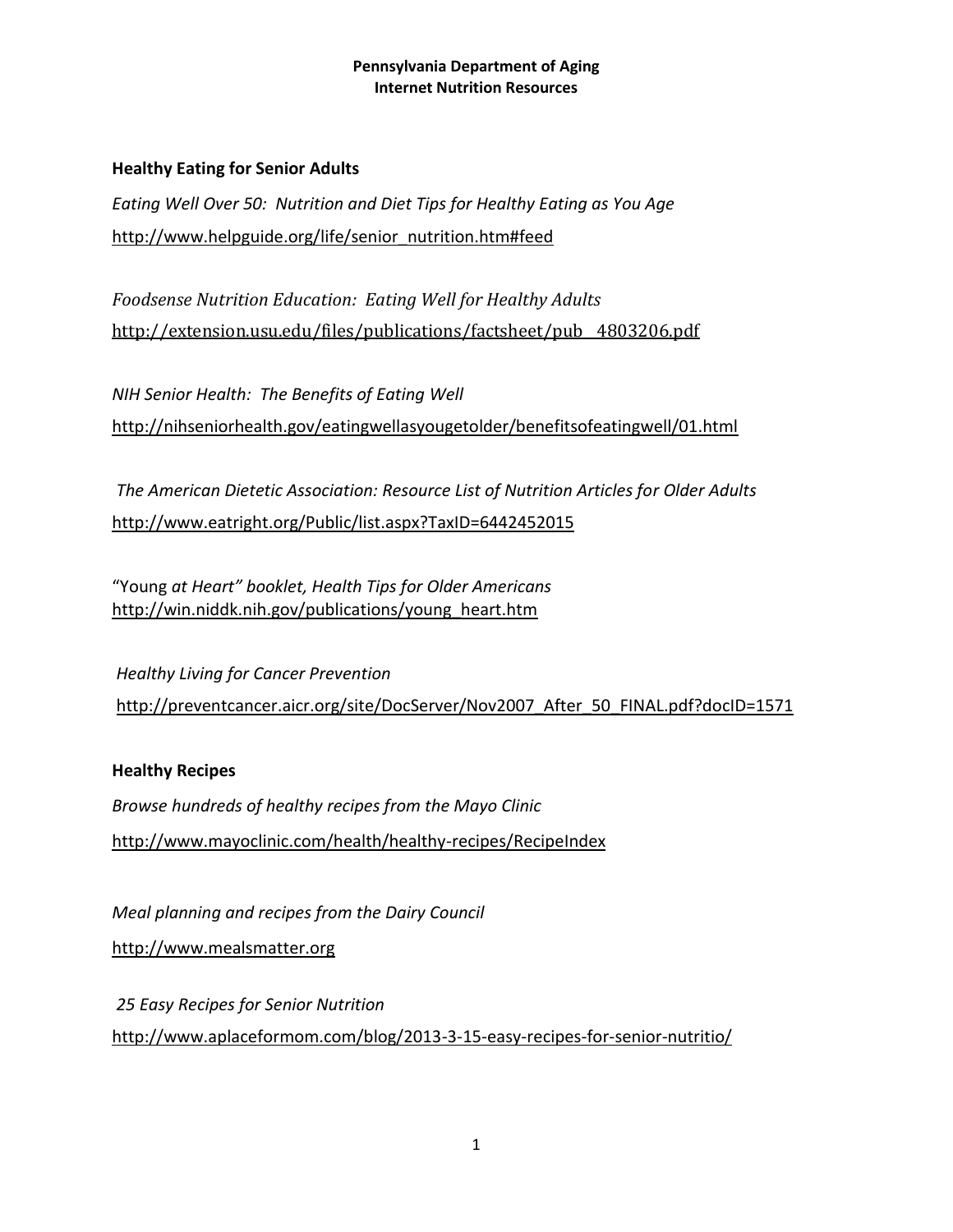#### **Dietary Guidelines for Americans**

*Food tips for healthy eating using the MyPlate model* <http://www.choosemyplate.gov/food-groups/downloads/MyPlate/DG2010Brochure.pdf>

*Food tips and recipes for healthy eating using the MyPlate model* www.aicr.org/new-american-plate/reduce diet new american plate recipes.html

*Smart food choices for healthy aging* [www.nia.nih.gov/health/publication/whats-your](http://www.nia.nih.gov/health/publication/whats-your-plate?utm_source=20130905_WOYP&utm_medium=email&utm_campaign=ealert)[plate?utm\\_source=20130905\\_WOYP&utm\\_medium=email&utm\\_campaign=ealert](http://www.nia.nih.gov/health/publication/whats-your-plate?utm_source=20130905_WOYP&utm_medium=email&utm_campaign=ealert)

## **Healthy Recipes**

*Browse hundreds of healthy recipes from the Mayo Clinic*

<http://www.mayoclinic.com/health/healthy-recipes/RecipeIndex>

*Meal planning and recipes from the Dairy Council*

[http://www.mealsmatter.org](http://www.mealsmatter.org/)

*25 Easy Recipes for Senior Nutrition* <http://www.aplaceformom.com/blog/2013-3-15-easy-recipes-for-senior-nutritio/>

# **Healthy Restaurant Choices**

*Healthy food searches for favorite restaurants*

<http://www.healthydiningfinder.com/home>

*Tips for healthy fast food choices* [http://www.helpguide.org/life/fast\\_food\\_nutrition.htm](http://www.helpguide.org/life/fast_food_nutrition.htm)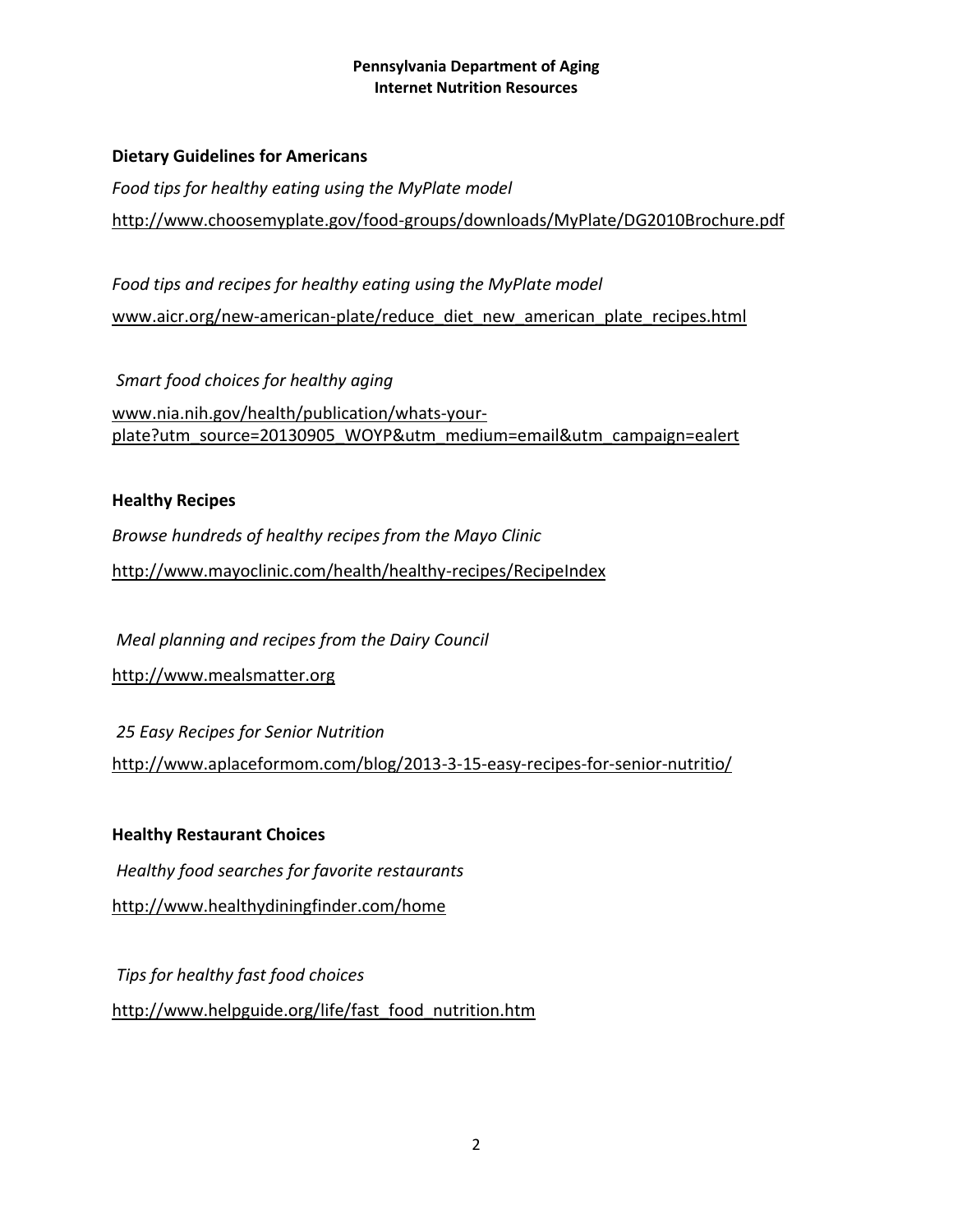# **The DASH Diet: Healthy Eating to Lower Blood Pressure**

*an overview of the healthy DASH food plan with recipes*

<http://www.dashdietoregon.org/>

*Explanation of the DASH diet and how it improves health* <http://www.mayoclinic.com/health/dash-diet/HI00047>

*Comprehensive 65 page booklet about the Dash Diet* http://www.nhlbi.nih.gov/health/public/heart/hbp/dash/new\_dash.pdf

**Diet and Memory** *Guide to memory boosting foods* <http://www.eatright.org/Public/content.aspx?id=6442477741>

*Coping with memory loss* <http://www.fda.gov/forconsumers/consumerupdates/ucm107783.htm>

# **Weight Management**

*Get the Most Nutrition Out of Your Calories* <http://www.health.gov/dietaryguidelines/dga2005/toolkit/olderadults/OAnutrition.pdf>

*For a Healthy Weight, Find Your Balance Between Food and Physical Activity* <http://www.health.gov/dietaryguidelines/dga2005/toolkit/olderadults/OAweight.htm>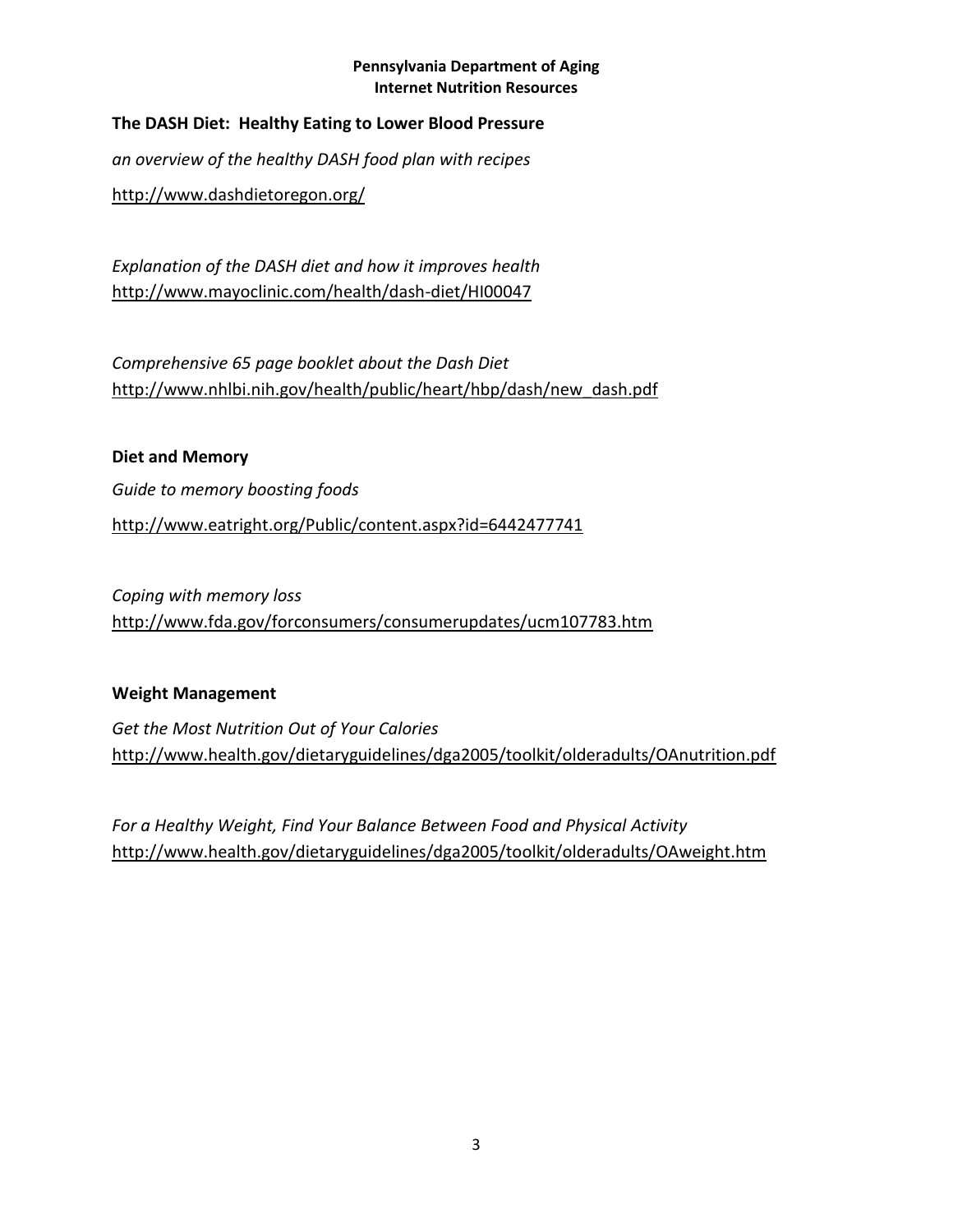# **Malnutrition**

*Senior health: How to prevent and detect malnutrition*

<http://www.mayoclinic.com/print/senior-health/HA00066/METHOD=print>

*Unexplained weight loss*

<http://www.mayoclinic.com/health/unexplained-weight-loss/MY00713/METHOD=print>

**Senior Farmer's Market Nutrition Program** *USDA Senior Farmers' Market Nutrition Program Information Sheet* <http://www.fns.usda.gov/wic/SFMNP-Fact-Sheet.pdf>

*Search for Local Farm Markets*

http://search.ams.usda.gov/farmersmarkets/

# **Dietary Supplements**

*Q&A on Dietary Supplements* <http://www.fda.gov/Food/DietarySupplements/QADietarySupplements/default.htm>

*Dietary Supplement: What You Need to Know* <http://www.fda.gov/downloads/Food/DietarySupplements/UCM240978.pdf>

*Tips for Older Dietary Supplement Users*

<http://www.fda.gov/Food/DietarySupplements/UsingDietarySupplements/ucm110493.htm>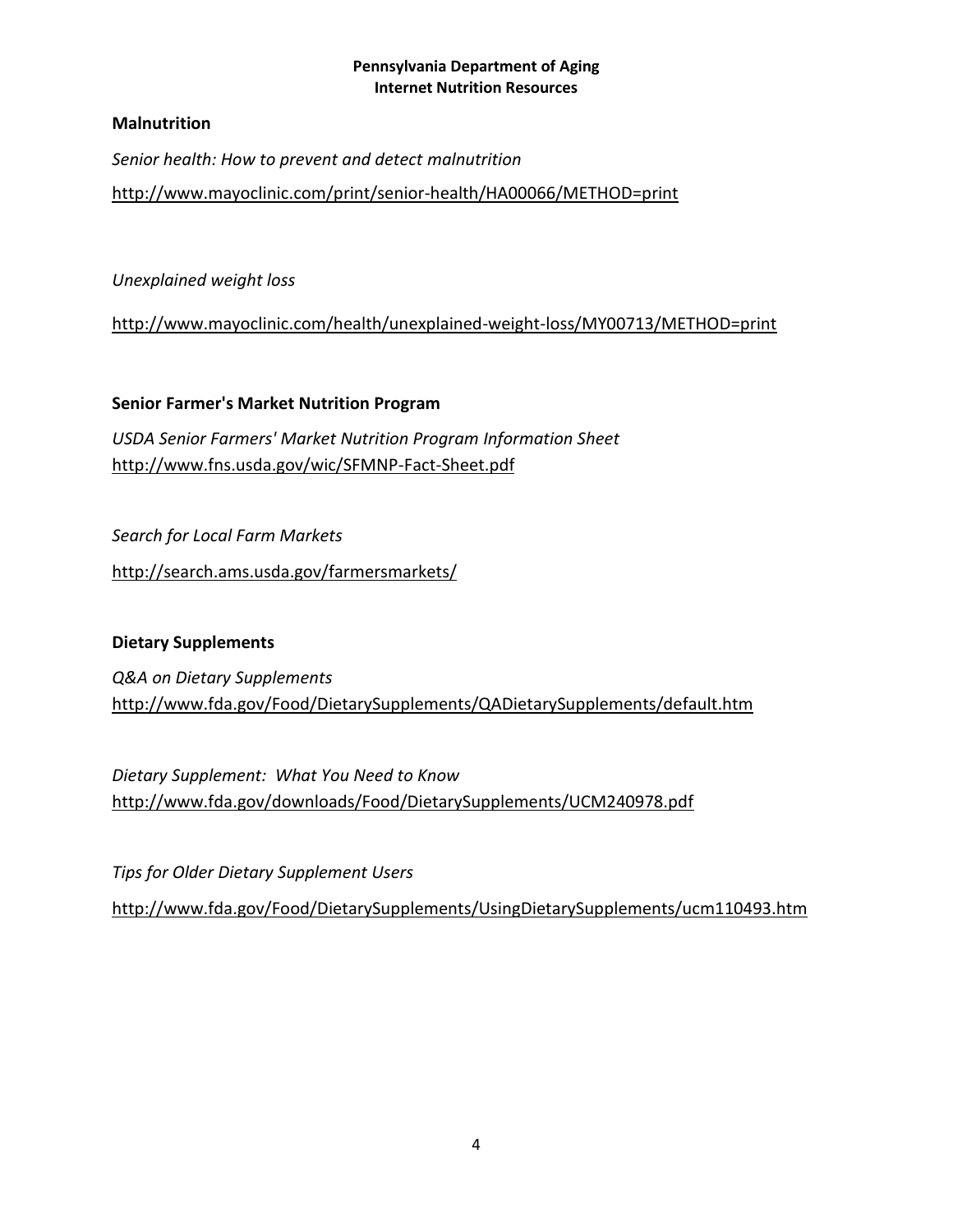#### **Diabetes Information**

*NIH Booklet, "The Power to Control Diabetes"* [http://ndep.nih.gov/media/NDEP38\\_PowertoControl\\_4c\\_508.pdf](http://ndep.nih.gov/media/NDEP38_PowertoControl_4c_508.pdf)

*The Diabetes Diet, and links to other information about Diabetes* [http://www.medicinenet.com/diabetic\\_diet/article.htm](http://www.medicinenet.com/diabetic_diet/article.htm)

*What You Need to Know About Eating and Diabetes* [http://www.diabetes.niddk.nih.gov/dm/pubs/eating\\_ez/](http://www.diabetes.niddk.nih.gov/dm/pubs/eating_ez/)

# **Diet and Kidney Disease**

*Living with Kidney Disease: Diet and Lifestyle Changes* <http://nkdep.nih.gov/living/diet-lifestyle-changes.shtml>

# **Food Safety**

*To Your Health: Food Safety for Seniors* <http://www.fda.gov/Food/FoodborneIllnessContaminants/PeopleAtRisk/ucm182679.htm>

*The Core Four Practices to Safe Food Handling* <http://www.fightbac.org/safe-food-handling>

*Links to Information About Food Safety Risks for Older Adults* <http://www.eatright.org/Public/list.aspx?TaxID=6442452016>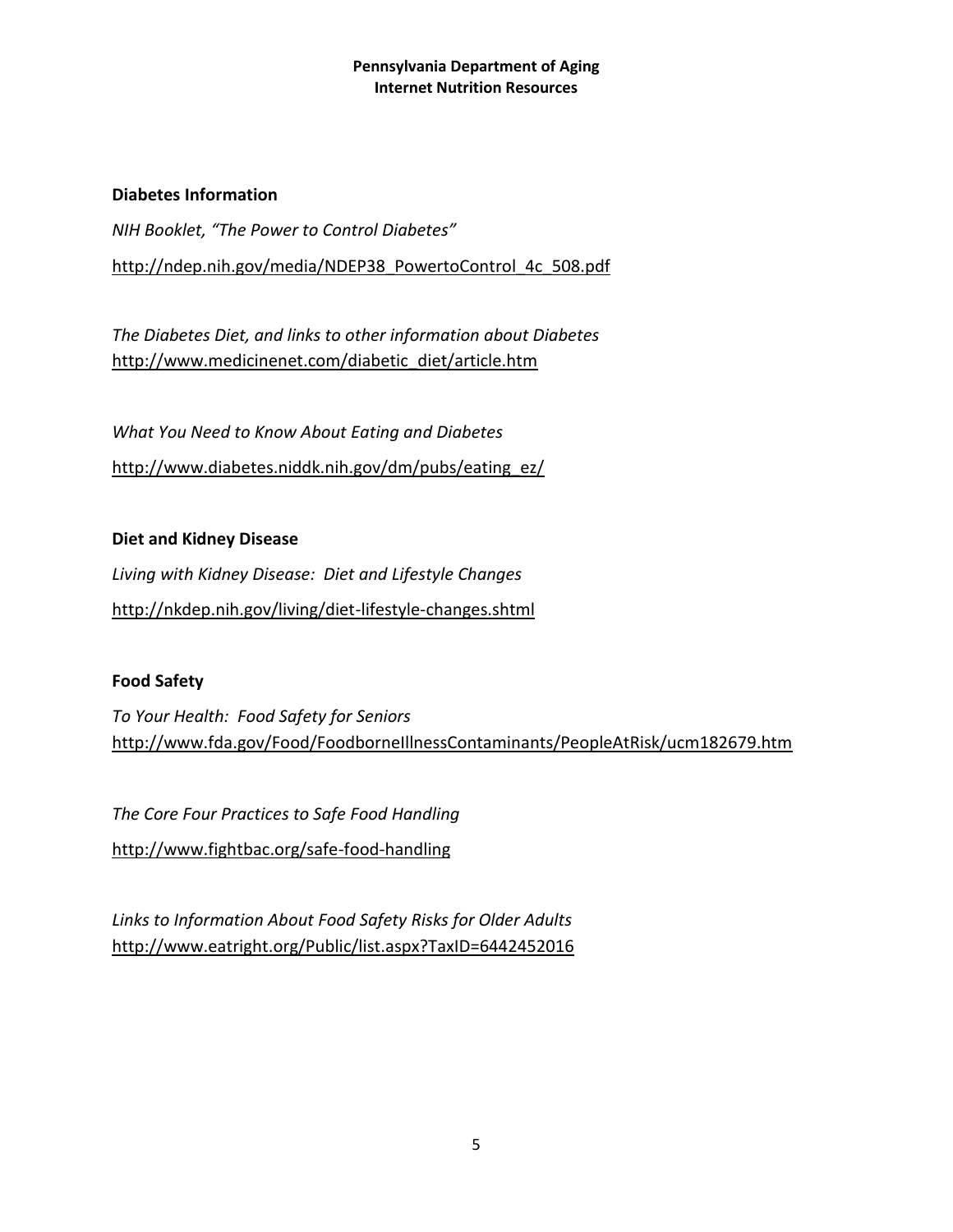**Diet, Heart Disease, and High Blood Pressure** *Heart Healthy Diet: 8 Steps to Prevent Heart Disease* <http://www.mayoclinic.com/health/heart-healthy-diet/NU00196>

*The Cardiac Diet Plan* http://www.patient-education.com/ marketingdemo/pdfs/hp470101.pdf, and <http://www.aafp.org/afp/2010/0501/p1103.html>

*What is high Blood Cholesterol* <http://nihseniorhealth.gov/highbloodcholesterol/whatishighbloodcholesterol/01.html>

*The American Heart Association Link to Diet Information and Recipes* [http://www.heart.org/HEARTORG/GettingHealthy/NutritionCenter/Nutrition-](http://www.heart.org/HEARTORG/GettingHealthy/NutritionCenter/Nutrition-Center_UCM_001188_SubHomePage.jsp)[Center\\_UCM\\_001188\\_SubHomePage.jsp](http://www.heart.org/HEARTORG/GettingHealthy/NutritionCenter/Nutrition-Center_UCM_001188_SubHomePage.jsp)

*Sodium and Potassium* <http://www.health.gov/dietaryguidelines/dga2005/toolkit/olderadults/OAsodium.pdf>

*Know Your Fats* <http://www.health.gov/dietaryguidelines/dga2005/toolkit/olderadults/OAfats.pdf>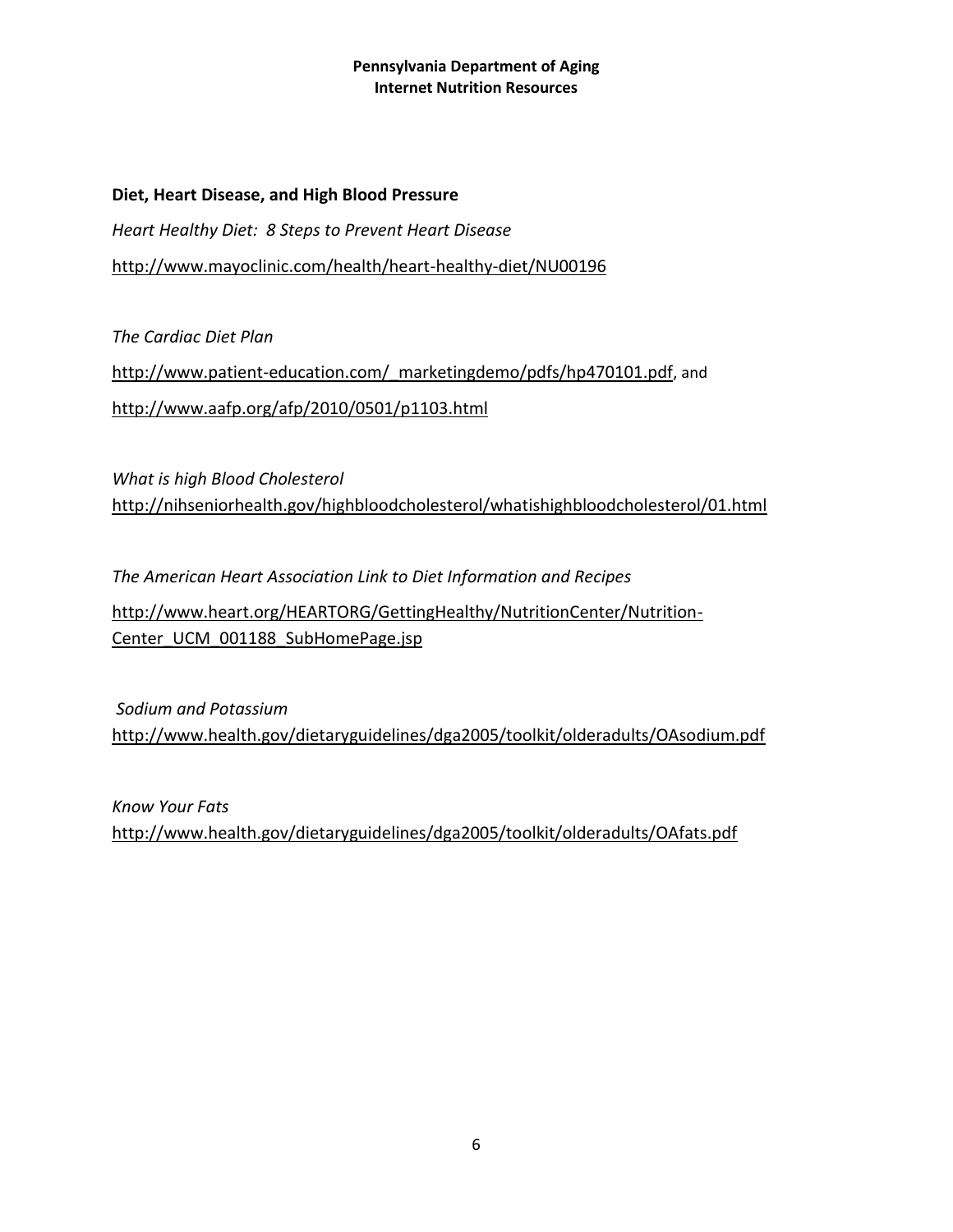# **Multicultural Information**

# **Diabetes Information and Nutrition Information Links in Multiple Languages**

*Diabetes Patient Education Material in Multiple Languages, as well as audio presentations for the visually impaired*

<http://ethnomed.org/patient-education/diabetes>

*Nutrition Information Links, as well as Other Health Education Links, in Multiple Languages* <http://spiral.tufts.edu/topic4.shtml#nutrition>

## **Healthy Eating Information in Spanish**

*It's About Eating Right, in Spanish* <http://www.eatright.org/Public/content.aspx?id=10981> *Eating Healthy and Staying Active, in Spanish* [http://win.niddk.nih.gov/publications/personas\\_mayors.htm](http://win.niddk.nih.gov/publications/personas_mayors.htm)

# **Diabetes Information in Spanish**

*Links to Diet and Nutrition Information for Diabetics, in Spanish* [http://www.diabetes.niddk.nih.gov/spanish/pubs/eating\\_ez/index.aspx](http://www.diabetes.niddk.nih.gov/spanish/pubs/eating_ez/index.aspx)

#### **Kidney Disease Information in Spanish**

*Kidney Disease Basics, in Spanish*

<http://nkdep.nih.gov/inicio.shtml>

# **Dietary Supplement Information in Spanish** *Information, in Spanish, from the Food and Drug Administration* <http://www.fda.gov/downloads/Food/DietarySupplements/UCM240979.pdf>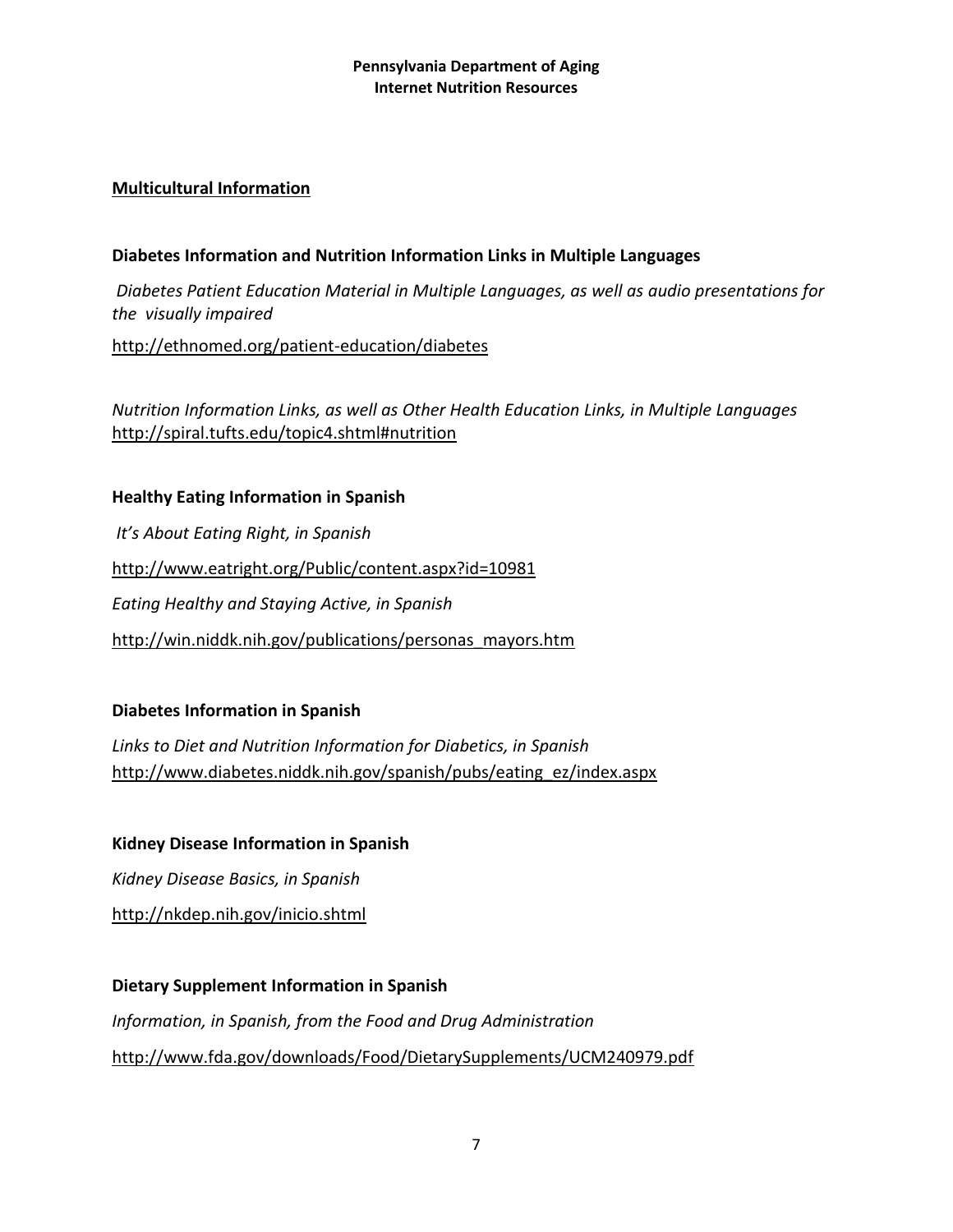# **Food Safety Information in Spanish**

*To Your Health: Food Safety for Seniors, in Spanish* <http://www.fda.gov/downloads/Food/FoodborneIllnessContaminants/UCM182785.pdf>

*The Core Four Practices to Safe Food Handling, in Spanish* <http://www.fightbac.org/downloads/spanish-resources>

# **Link to Nutrition Information in Chinese and English about:**

- **•** [Basic Guidelines for High Blood Pressure](http://www.eatright.org/WorkArea/linkit.aspx?LinkIdentifier=id&ItemID=10022)
- [Cholesterol Content in Food](http://www.eatright.org/WorkArea/linkit.aspx?LinkIdentifier=id&ItemID=10023)
- [Diabetic Diet](http://www.eatright.org/WorkArea/linkit.aspx?LinkIdentifier=id&ItemID=10024)
- [Low-Fat Diet](http://www.eatright.org/WorkArea/linkit.aspx?LinkIdentifier=id&ItemID=10025)
- $\bullet$  [Iron](http://www.eatright.org/WorkArea/linkit.aspx?LinkIdentifier=id&ItemID=10026)
- [Tips for Weight Control](http://www.eatright.org/WorkArea/linkit.aspx?LinkIdentifier=id&ItemID=10027)

#### <http://www.eatright.org/Public/content.aspx?id=5691>

#### **Link to Nutrition Information in Spanish and English about**

- [Get](http://www.eatright.org/WorkArea/linkit.aspx?LinkIdentifier=id&ItemID=10022) Your Plate In Shape
- [Increasing](http://www.eatright.org/WorkArea/linkit.aspx?LinkIdentifier=id&ItemID=10023) Fruits, Vegetables, Whole Grains, and Dairy
- [Eating](http://www.eatright.org/WorkArea/linkit.aspx?LinkIdentifier=id&ItemID=10024) Right for a Healthy Weight
- [Eating](http://www.eatright.org/WorkArea/linkit.aspx?LinkIdentifier=id&ItemID=10025) Tips for Older Adults
- [Smart](http://www.eatright.org/WorkArea/linkit.aspx?LinkIdentifier=id&ItemID=10026) Snacking for Adults
- [Power](http://www.eatright.org/WorkArea/linkit.aspx?LinkIdentifier=id&ItemID=10027) Up With Breakfast

<http://www.eatright.org/Public/content.aspx?id=10981>

#### **Health Information in Multiple Languages Link**

*Information Through the National Institutes on Health about multiple Health Topics in Many Languages*

<http://www.nlm.nih.gov/medlineplus/languages/languages.html>